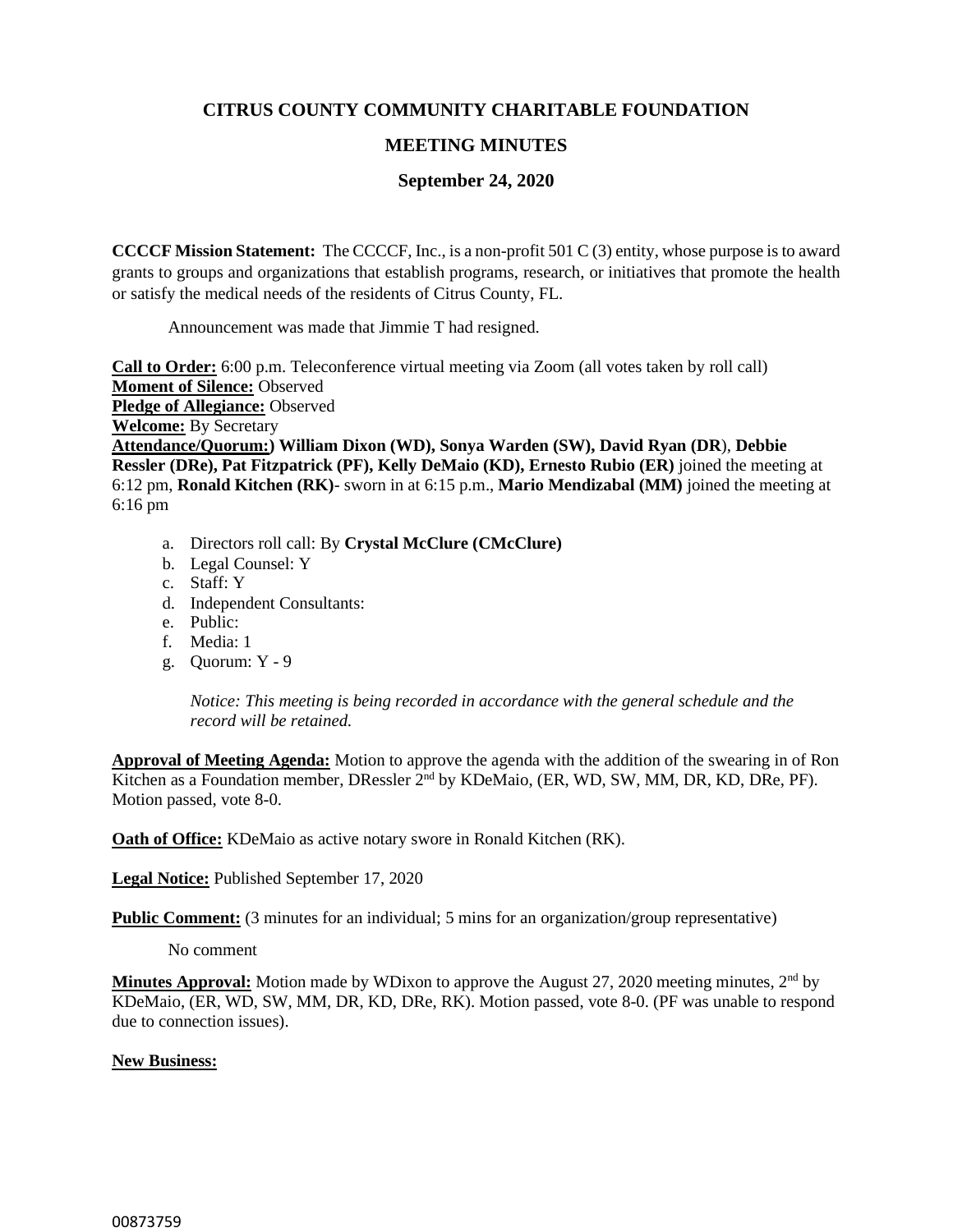- a. Management Response to the Citrus County Clerk Audit- WDixon reported that under Section 1F page 10, the paragraph is incomplete in that the statement is missing at the end. Jray stated for the record what the statement would be and she will revise the Management Response and insert the following statement "Governing documents, policies, and financial statements are available to the public either upon request to the organization's public custodian or as posted on the organization's website." Motion to approve the amended audit response by KDeMaio, 2<sup>nd</sup> by WDixon, (for ER, WD, SW, MM, DRe, KD, DR) and (against RK) Motion passed, vote 7-1 (nay vote by RKitchen because he has not seen the document).
- b. Nominations of Officers and Committee Chairpersons: CMcClure stated she had received nominations from Sdiaz-Fonseca via email, however Attorney Rey stated they could not be recognized because the nominations were not included in the back-up materials for the Board to review.

1. President: SWarden nominated WDixon as President, he declined. DRessler nominated ERubio, he declined due to possible Conflict of Interest. SWarden nominated DRyan, he accepted.

2. Vice President: DRessler nominated ERubio, he declined due to Conflict of interest. DRyan nominated WDixon, he accepted.

3. Secretary: KDeMaio nominated SWarden, she accepted.

4. Treasurer: KDeMaio nominated MMendizabal, he declined. KDeMaio nominated PFitzpatrick, he accepted.

5. Investment Chairperson: WDixon indicated he would remain.

6. Personnel Chairperson: WDixon nominated PFitzpatrick and he accepted.

7. Audit Chairperson: SWarden nominated RKitchen, he declined. DRyan nominated KDeMaio and she accepted.

8. Grants Chairperson: KDeMaio nominated SWarden, she accepted.

CMcClure and JRey will prepare the slate with the nominations for approval at the Annual Meeting in October.

c. DRyan reminded the Board that at the Annual meeting in October there would be policy reviews, signing of Conflict of Interest forms, 4-hour ethics training, and signature cards. JRey reminded the Board that they will receive a file with all of the Policies & Procedures before the Annual Meeting for review so that the members will be familiar with the policies and if changes need be made at the Annual Meeting to any of the Policies. These will be sent separate from the Agenda items. The Conflict of Interest Disclosure form can be submitted electronically. d. Relocation of PO Box to Lecanto due to central location. Po Box is due for annual payment this month in Inverness. Motion to approve to move the PO Box by KDeMaio, 2nd by PFitzpatrick, (ER, WD, SW, MM, DRe, KD, DR, PF, RK). Motion passed, vote 9-0. e. New Policy – In response to the audit Prohibiting Electronic Funds Transfer- Motion to approve by WDixon, 2nd by KDeMaio, Discussion: JRey clarified that CMcClure's salary is adopted under a Resolution that allows for Direct Deposit. Vote was called (ER, WD, SW, MM, DRe, KD, DR, PF, RK). Motion passed, vote 9-0.

f. Revised Policy- Conflict of Interest and Disclosure Form: JRey addressed the Board that the changes were made to address inconsistencies between the Disclosure Form and the Policy, identified by the Clerk's Office Audit. Modifications were made for consistencies including a typographical change addressing the organization as the "Charitable Foundation" across all policies. Motion to approve the revised Conflict of Interest Policy and revisions to the Disclosure Form by KDeMaio, 2<sup>nd</sup> by WDixon, (ER, WD, SW, MM, DRe, KD, DR, PF, RK). Motion passed, vote 9-0.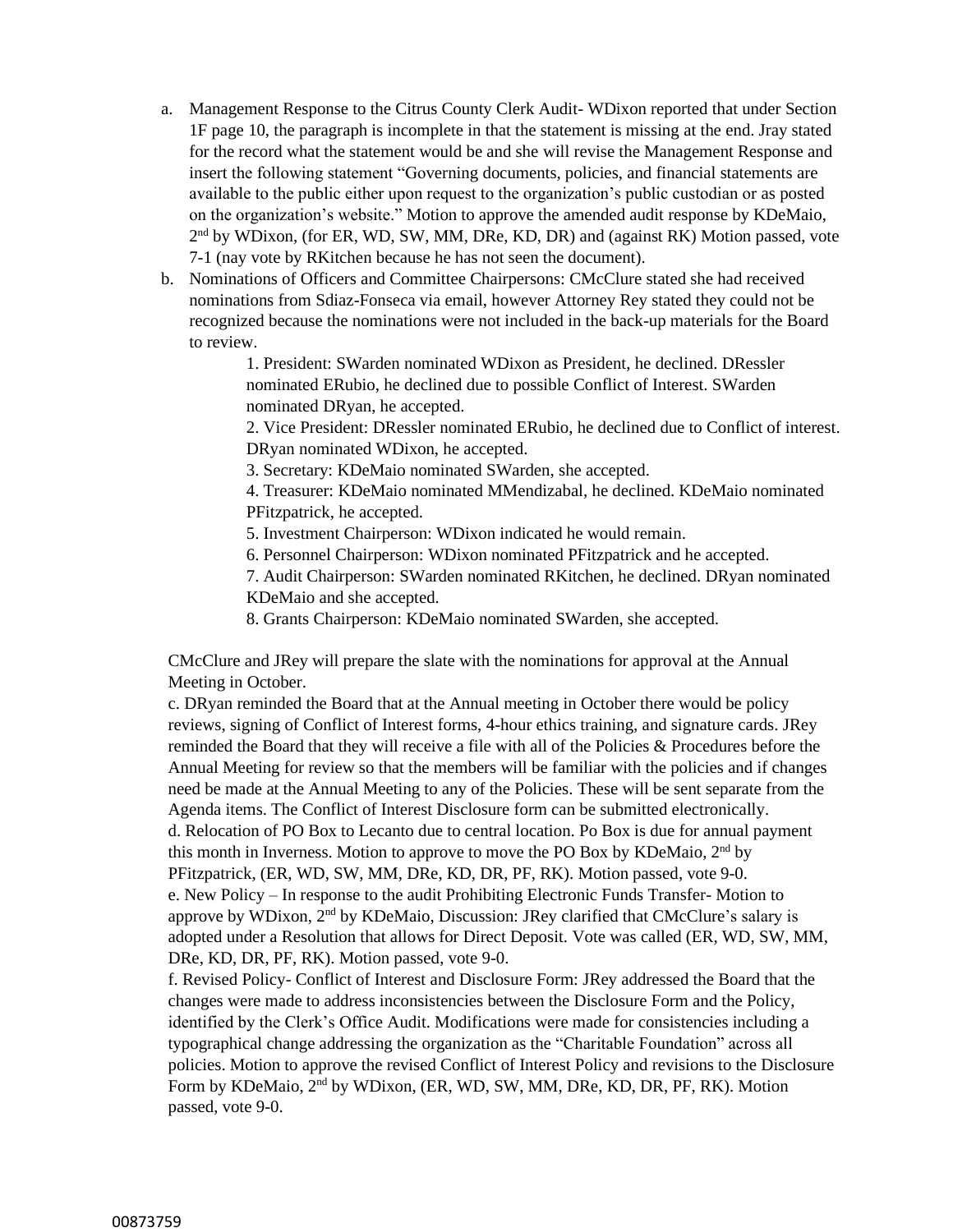g. Revised Policy- Grant Policy: JRey addressed two changes. One is the amendment to the grant process and forms; however, the policy was not updated to reflect those changes. The second change is the new section of disqualifications from consideration addressing late and/or incomplete report submissions in compliance with the grant agreements. Discussion occurred. JRey clarified that these policies and the way the Charitable Foundation addresses itself in the policies are for internal purposes and do not require state filing. Motion to approve the revised Grant policy with the changes as indicated (No motion was ever made, nor a second but everyone voted)

h. Revised Policy- Investment Policy Statement: JRey stated that the two provisions that are in disagreement between her and Dr. Dixon are XI.b.iii and XI.c in regards to who is bonded on the Investment Committee meetings and the number of meetings per year. She sent the proposed changes to the Clerk's Office for feedback and stated the Board could consider waiting until the Clerk's Office provides feedback on the proposed changes. A motion made by DRessler to table the discussion on the Investment Policy statement, 2<sup>nd</sup> by SWarden, (ER, WD, SW, MM, DRe, KD, DR, PF, RK). Motion passed, vote 9-0. DRessler indicated that she would like to receive the monthly TD Ameritrade Statements.

#### **Treasurer's Report:**

CMcClure stated that previously we were doing quarterly approvals of the Treasurer's Report, but the invoices will be read for approval at this meeting. She presented the Treasurer's Report and Dr. Dixon referred to the Investment Year earnings and said he was not in agreement as per the figures determined at the last Investment Committee meeting. CMcClure indicated that the current budget will need the following line item increases: Advertising- increase \$230, Legal- \$5,065, Payroll- \$2,435. Mr. Kitchen is asking how we overspent our adopted budget. ERubio clarified that a lump sum is given, then an operational budget is approved. We are not exceeding our spending authority; we are moving funds within our budget. Motion to approve the proposed transfers within the budget by WDixon,  $2<sup>nd</sup>$  by DRessler, (ER, WD, SW, MM, DRe, KD, DR, PF, RK). Motion passed, vote 9-0. (DRe voted yes with reservation because she did not have the documents before her). WDixon stated the Treasurer's Report is not accepted as is. A motion was made by DRessler to table the Treasurers Report for revisions and resubmission including setting a budget allotment in the discussion to see what adjustments need to be made during before approval, 2<sup>nd</sup> by WDixon, (ER, WD, SW, DRe, KD, DR, PF, RK). Motion passed, vote 8-0. MMendizabal was no longer online.

b. Financial Report: TD Ameritrade cash/equivalent as of August 31<sup>st</sup>: \$54,531.00, stock market value: \$11,413,323.00.

c. Banking Services: Cash Balance as of July  $31<sup>st</sup>$  \$131,667.00 as of August  $31<sup>st</sup>$  \$52,894.00

d. FY20-21 Budget: Disbursements available are \$1,491,329.60 for operations, available for Grants Awards are \$372,832.40. Motion to approve with the amended figures by WDixon,  $2<sup>nd</sup>$  by KDeMaio, (ER, WD, SW, MM, KD, DR, PF). Motion passed, vote 7-1 (nay by DRe because she did not have a copy of the Budget).

a. Invoices: Wells Business Solutions: \$1021.80; Nature Coast Business \$100.00; Spectrum \$44.99; Citrus Publishing \$46.19; Cadence credit card \$440.04; Zoom: \$15.75 (paid on FirstBank Card), Hogan Law: April \$2947.50, May \$1845.00, June \$1852.60, July \$1342.74, August \$1791.90. WDixon inquired about the late charge on the First Bank Card. CMcClure reported that the due date is immediately before the Board meeting in which it is approved so it sometimes will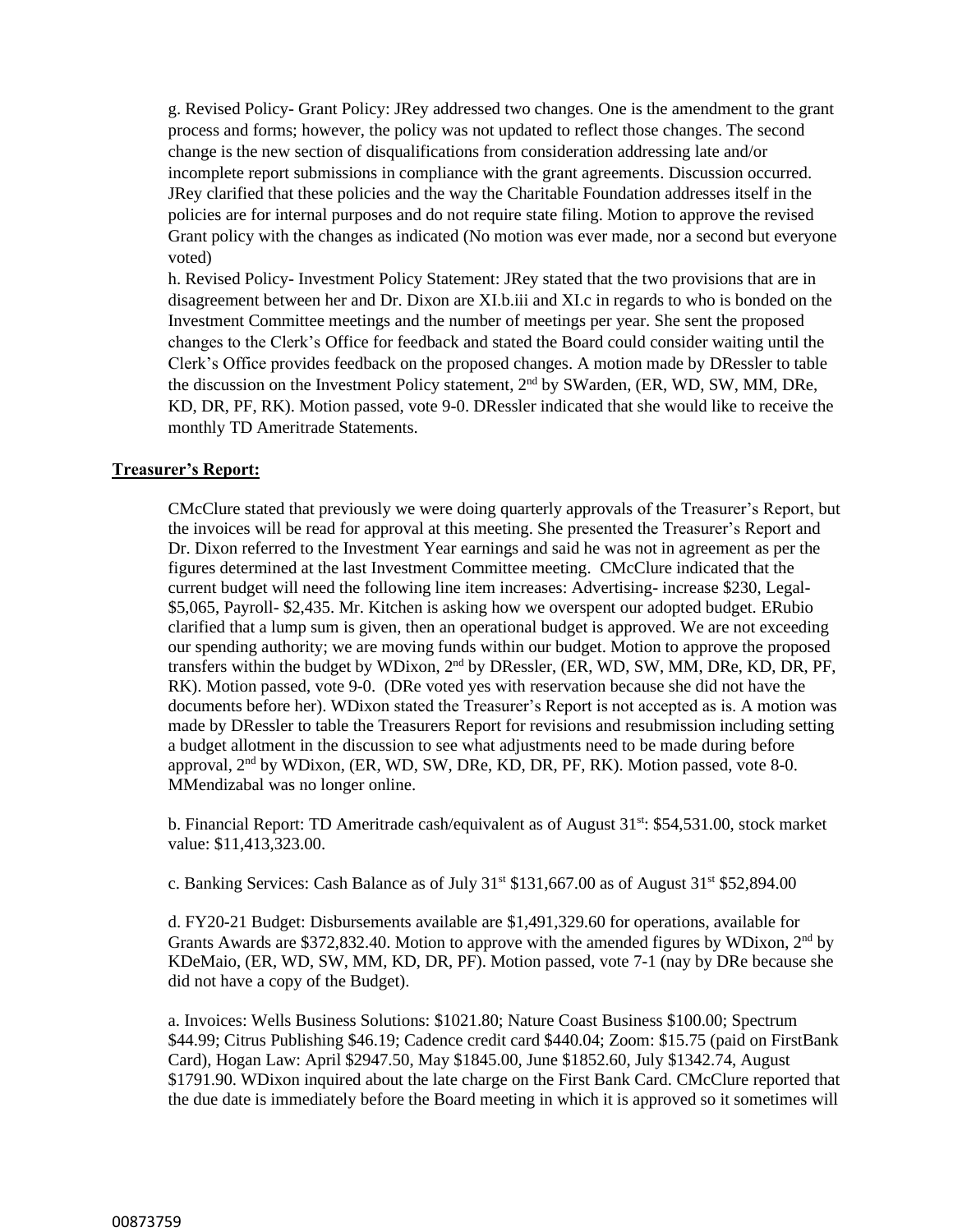fall late, she asked for direction. RKitchen stated that the purchase would be authorized, therefore the bill would have been automatically approved. CMcClure stated that she was granted a Credit Card under the Expenditure Policy if they are line item purchases from the budget. Therefore, payments can be made prior to the meeting and signed off by officers and then ratified at the following meeting. A motion to approve the invoices made by KDeMaio,  $2<sup>nd</sup>$  by WDixon, (ER, WD, SW, MM, DRe, KD, DR, PF, RK). Motion passed, vote 9-0. MMendizabal had returned online.

DRyan suggested for a 3-minute recess at 8:00 p.m. to reconvene at 8:03 p.m. RKitchen left the meeting.

Reaffirmation of a quorum was conducted by roll-call.

Motion to approve the Budget for the next fiscal year with changes including addition of \$1,491,329.60 for operations and correction to the amount allowed for Grant Awards being  $$1,361,207.60$  by WDixon,  $2<sup>nd</sup>$  by KDeMaio, (ER, WD, SW, MM, KD, DR, PF). Motion passed, vote 7-1 (nay by DRe because she did not have a copy of the Budget).

#### **Unfinished/Old Business:**

a. Clerk of Court proposed invoice for 2019-2020 audit- amount submitted was approved for the current audit only. JRey reported this does not need an approval as it is included on the budget that was just approved.

b. ADA compliancy changes to the website- CMcClure reported on the updated Treasurer's Reports on the website. The Articles of Incorporation are being converted currently but pending a signature page.

### **Ad Hoc Committee Reports:** *None currently*

### **Standing Committee Reports:**

a. Investment Committee:

1. WDixon stated that the CCHB reviewed the proposed Bylaw Amendment to section 9.03-c, however it is still pending a decision.

b. Grants Committee:

1. Grant Cycle 6- one-year reports:

a. Faith Haven: Grants Committee reviewed on September 10 but is recommending the full Board review due to problematic submissions including incompleteness and lateness. Requested the Board request remaining funds and deny any current extensions. Original Grant amount was \$20,000, amount remaining is \$16,405.01. DRessler requested clarification on where the funds are returned. Funds return to the principle. WDixon made a motion to request remaining funds and deny the extension,  $2<sup>nd</sup>$  by KDeMaio, (ER, WD, SW, MM, DRe, KD, DR, PF) Motion passed, vote 8-0.

b. Nature Coast Ministries: Grants Committee reviewed on September 10 but is recommending the full Board review due to problematic submissions including incompleteness and lateness. Grants Committee indicated that reporting measures were missing for the patients served in the form of referrals. They indicated 24 of the 25 patients were served.

2. Grant Cycle 6 Extensions: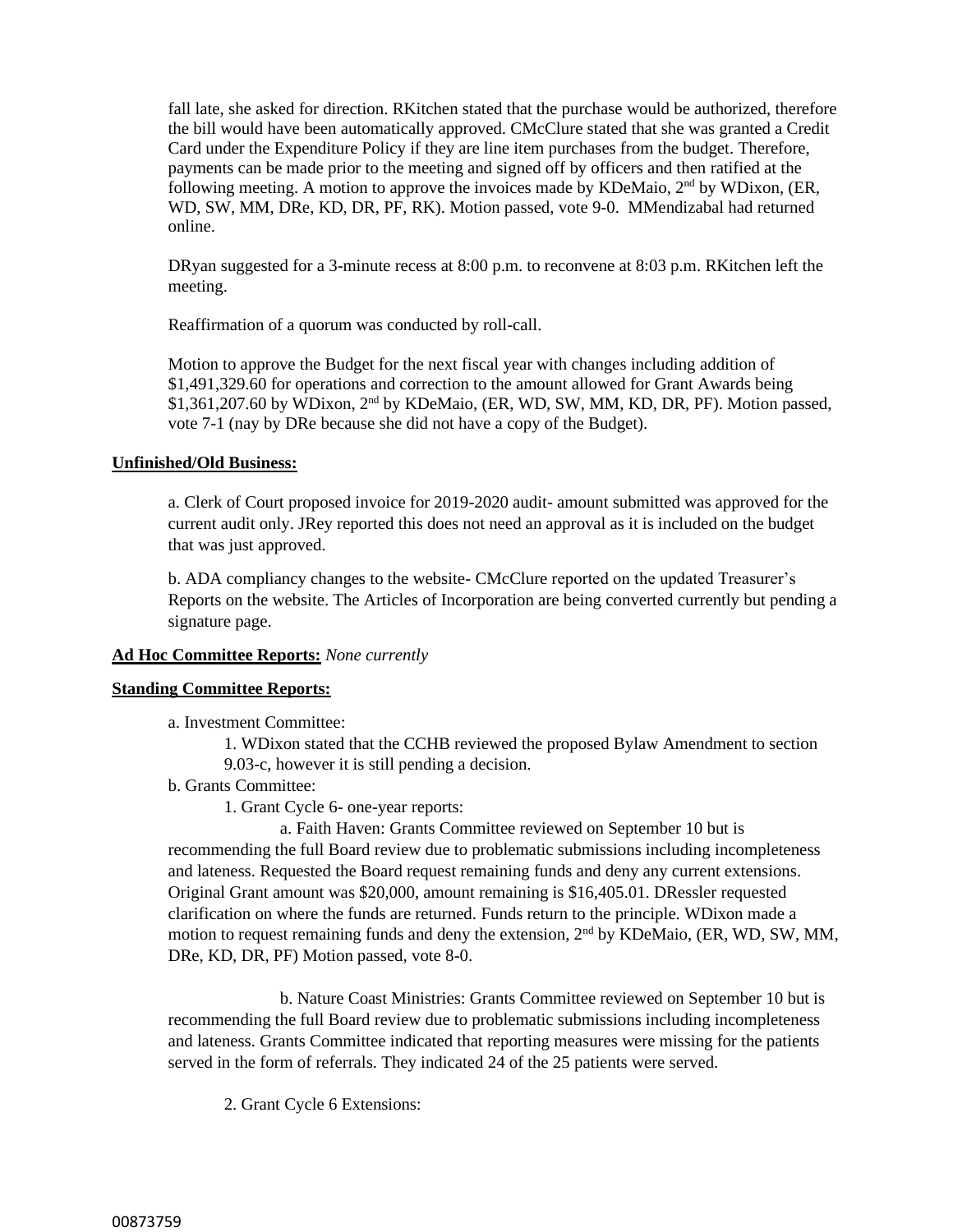a. Faith Haven: see motion made Grant Cycle 6- one-year reports for Faith

Haven.

b. Nature Coast Ministries: Grants Committee recommended approval of the extension but to exclude any use of funds for statistical computations. WDixon stated we should avoid restricting the analysis. SWarden responded that this was restricted because this was not originally in the budget for their grant funds. A motion was made by WDixon to approve a 9 month extension but without any restrictions, 2<sup>nd</sup> by PFitzpatrick, (for ER, MM, WD, DR, PF) and (against SW, DRe, KD), Motion passed, vote 5-3

ERubio moves to not accept either one-year report and place them both in default. JRey stated we need to take a vote on the motion on the table before we can proceed with any other actions. Motion to accept both the 1-year reports by DRessler,  $2<sup>nd</sup>$  WD. JRey stated we need to take a vote on the motion on the table before we can proceed with any other actions. Motion restated. (for MM) (against are ER, SW, WD, DRe, DR, KD, PF), Motion did not pass, Vote 1-7

Motion to reject Faith Haven report made by WD,  $2<sup>nd</sup>$  by ER, (MM, ER, SW, WD, DRe, DR, KD, PF) motion passed, vote 8-0. JRey stated a notice of default with 15 days to cure, will be sent and a denial of the extension will be mailed via a letter.

Motion to reject Nature Coast Ministries yearly report by ER, 2nd by WD, (MM, ER, SW, DRe, WD, DR, KD, PF) motion passed, vote 8-0. JRey stated a notice of default with 15 days to cure, will be sent and a denial of the extension will be mailed via a letter.

c. Personnel Committee: CMcClure stated she has requested time to use the PTO before the end of the Fiscal Year and the Personnel Committee as well as the President were emailed this information in alignment with her employment contract. JRey stated this does not require a vote as it is in her agreement.

d. Audit Committee: *No report*

#### **Legal Update:**

a. Moves to push all legal items to the October Agenda. However, she wanted to clarify for the record the distinction between a draft audit report being exempt from public disclosure versus the report being presented to the Board being made a public record subject to being disclosed to public without a management response. She is writing a memo to prepare for the Board's discussion as it is an issue and she will be providing guidance for future navigation with such issues.

b. The retainer rolls over automatically, only the structure is changing.

c. Will keep the Executive Director informed of the Governor's directive on virtual meetings.

#### **Public Comment:**

No comment

### **Next Meeting/s:**

a. Anticipated # of Attendees:

b. October 22, 2020 at 6 p.m. via Zoom

Grants Committee Meeting: October 19th at 6 p.m. at the Lecanto Government Center or via Zoom Investment Committee Meeting: TBD

Personnel Committee Meeting: none at this time